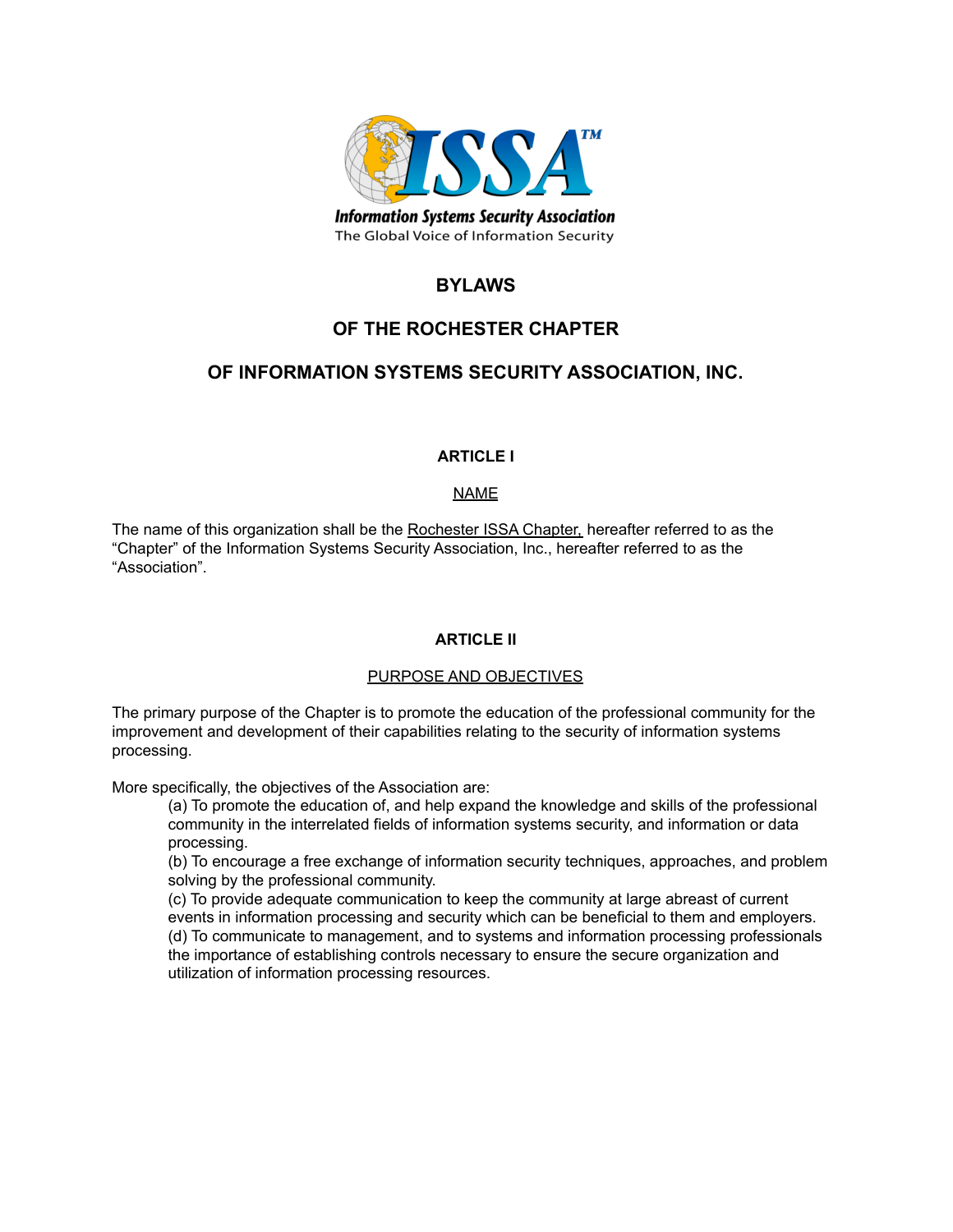### **ARTICLE III**

#### **MEMBERSHIP**

SECTION 1. Membership in the Chapter is based upon one having primary interest and active involvement in information systems security in the private or public sector. In addition, membership is contingent upon interest in the purposes and objectives of the chapter as stated in Article II, acceptance of the Association Code of Ethics and is subject to provisions of Articles of Incorporation and Bylaws and the types of membership established by the Association Board of Directors.

The types of membership may be referenced at the Association's website, www.issa.org.

SECTION 2. Other - The Chapter Officers with the approval of the Association's Vice President of Membership may provide for other types of membership.

SECTION 3. Members in Good Standing - Members who maintain their membership by payment of dues as required under the Article VII of the Bylaws and who otherwise qualify shall be considered in good standing and entitled to full privilege of membership.

SECTION 4. Resignation - any member may resign at any time, but such resignation shall not relieve the resigning individual from payment of dues for the expired portion of the current fiscal year or give any right to rebate of dues or any right to a pro rata or other share of the assets of the Chapter. All resignations shall be made in writing.

SECTION 5. Expulsion - The Officers, at any meeting at which a quorum is present may, by a two-thirds vote of those present terminate the membership of any member who in its judgment has violated the Bylaws, Code of Ethics, or who has been guilty of conduct detrimental to the interests of the Chapter, provided that such person shall have been granted an opportunity for a hearing before the Officers. The Officers shall cause at least thirty days (30) notice of the hearing to be given in writing, delivered by registered mail, to the member against whom charges may be preferred. Such action by the Officers shall be final and shall cancel all rights, interests or privileges of such member in the services or resources of the Chapter. The presiding Officer shall have the authority to appoint a Sergeant At Arms to preserve order and execute commands.

SECTION 6. Termination - Membership may be terminated if payment of the annual Chapter dues has not been received by the Chapter Treasurer as provided for in Article VII.

## **ARTICLE IV**

#### **OFFICERS**

SECTION 1. The officers of the Chapter must be general members in good standing as of the date of their election. Chapter officers shall consist of, at a minimum, President, Secretary, and Treasurer. The President shall act as Chairman thereof. Additional officers are optional such as Vice President, Communications Officer, and Membership Director.

SECTION 2. The President shall preside at all meetings of the Chapter and shall obey the mandates of the members. The President shall have the power to call special meetings if deemed necessary for the benefit of the Chapter and shall have the deciding vote in case of tied decisions.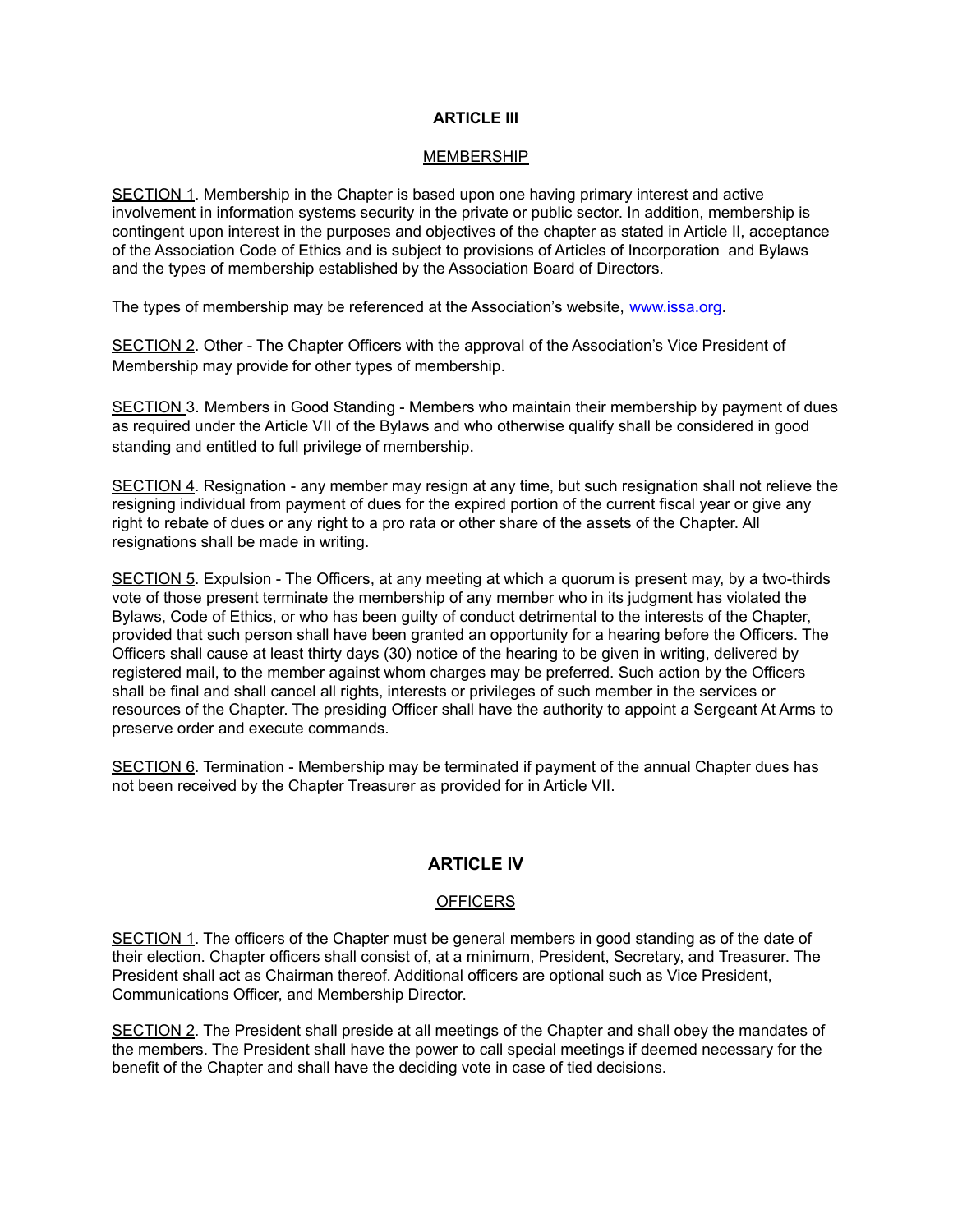SECTION 3. The Vice President (optional officer) shall attend to the duties of the President in his/her absence or in case the President's office may become vacant for any cause whatever, and shall attend to any other duties as the President may require. Additionally, the Vice President shall review all membership applications for eligibility.

SECTION 4. The Communications Officer shall maintain sufficient membership address lists as to ensure that all members in good standing are notified of meetings, and that all other correspondence necessary to the conduct of the Chapter is received by the members. At the direction of the President, the Communications Officer shall also transmit and respond to all correspondence of the Chapter, and perform any other duties customarily associated with the office of Communications Officer.

SECTION 5. The Secretary shall record and keep minutes of all meetings. The Secretary shall perform a bank reconciliation at least quarterly. In the absence of an elected Communications Officer, the Secretary shall be responsible for all duties identified in the Communications Officer description. The Secretary may delegate activities (with acceptance), or ask for volunteers, to assist with the identified communication responsibilities as necessary.

SECTION 6. The Treasurer shall conduct all membership dues and other monies or articles of value belonging to the Chapter, and shall keep an accurate account of all treasury receipts, expenditures, and deposits. In addition, the Treasurer shall be responsible for any submissions of a financial nature to the National Association, the IRS or other financial or government entities as required.

SECTION 7. The Membership Director is responsible to maintain and retain current members and recruit and assist potential new members, by maintaining membership information and creating necessary correspondence. In addition the Membership Director will promote the Chapter through media advertisements as well as applicable conferences, trade shows, etc.

SECTION 8. The Web Administrator shall be responsible for the ongoing design, support and maintenance of the Chapter's website; including gathering and publishing up-to-date facts, schedules, and announcements of all Chapter activities. The Web Administrator shall be an elected Chapter Officer.

SECTION 9. All past Presidents retaining active membership shall be privileged to attend such meetings held by the Officers, to act only in an advisory capacity and without power of vote.

SECTION 10. The business of the Chapter shall be managed by the Officers. A quorum for business shall consist of a majority of the active officers present. An officer quorum may, from time to time, establish special committees for various purposes as required.

SECTION 11. In case of an officer vacancy other than the Office of President, such vacancy shall be filled by appointment by the President, upon the advice of the remaining officers, and subject to the consent of a majority of the membership attending the next general meeting.

SECTION 12. On a motion and second from the membership at a general meeting, an officer shall be held before the Chapter for malfeasance of duty. A two-thirds majority of all Chapter members in good standing shall be required for removal from office.

SECTION 13. A quorum of the Officers, at their discretion, may appoint volunteer members to assist the Officers in running the chapter business such as committee chairs as needed.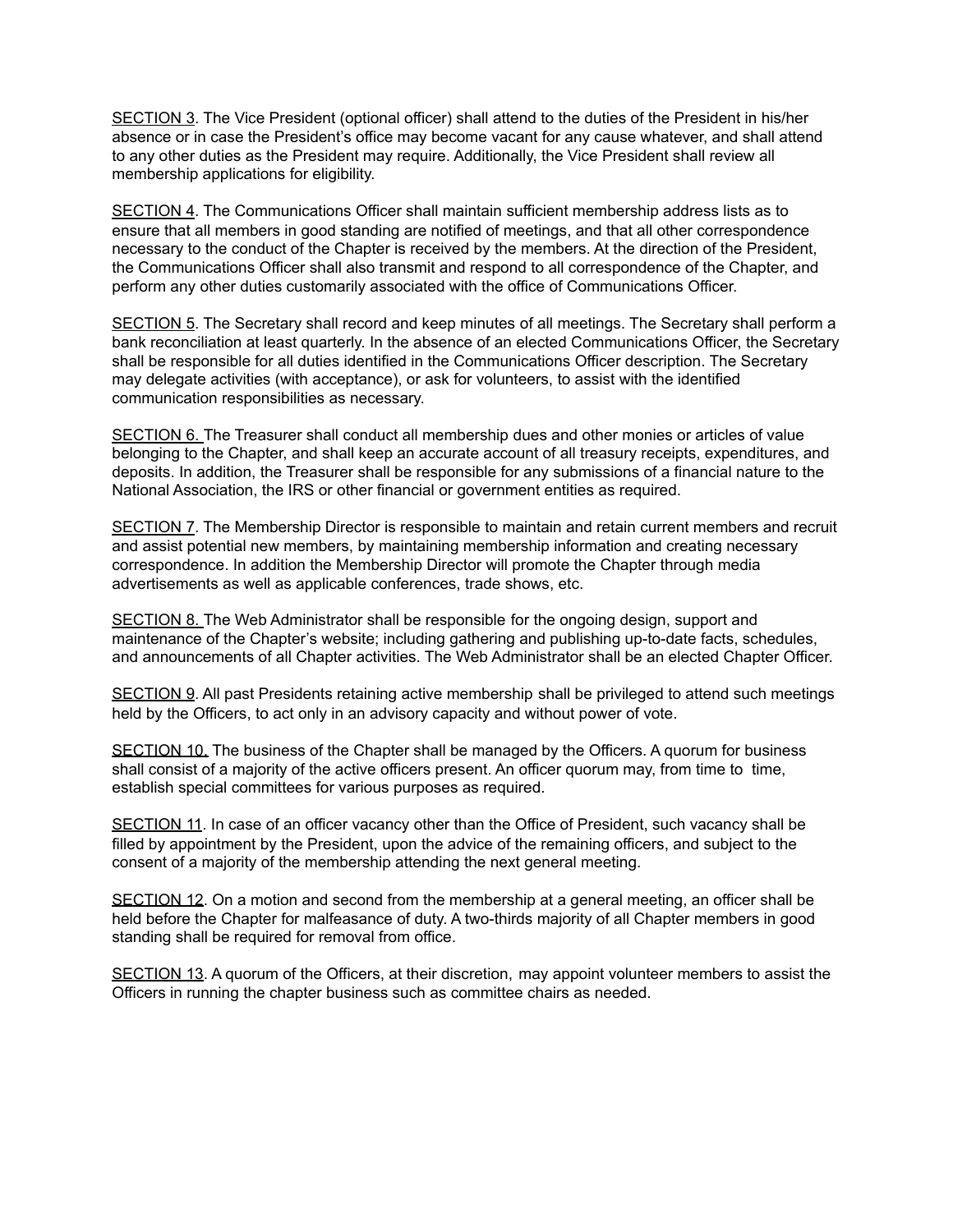# **ARTICLE V**

### ELECTIONS

SECTION 1. The Officers shall be elected by popular vote, each general member in good standing to be entitled to one vote.

SECTION 2. The Nominating Committee shall consist of at least two members in good standing as selected by the Officers. Members in good standing may volunteer for this function.

SECTION 3. Elections shall be held during the 4th Quarter (recommend December) of each year.

SECTION 4. The Nominating Committee Chairman shall prepare and distribute the election ballot instructions (ie, nominations) at least 10 calendar days prior to the election.

SECTION 5. Election results shall be announced to the chapter via e-mail and at the next regular chapter meeting.

SECTION 6. The term of office shall consist of one year commencing at the beginning of the calendar year following the successful election. An officer in an existing position may run for re-election. An existing officer may elect to run for another chapter position once their existing term is completed.

# **ARTICLE VI**

## **MEETINGS**

SECTION 1. The regular meeting of the Chapter shall be held at least once per calendar quarter. More frequent meetings may be held.

SECTION 2. Special meetings may be called by the officers at any time upon a ten business day written notice to all Chapter members. E-mail notification is considered an acceptable written notice.

SECTION 3. At all general meetings, the following minimum number of members in attendance shall constitute a quorum for the transaction of chapter business: A simple majority of chapter officers, plus the necessary number of additional members in good standing to reach a minimum of Seven (7) total meeting attendees

SECTION 4. The order of business at regular meetings shall normally be as follows:

a) Call to Order b) Review and Approval of Minutes of Last General Meeting c) Review of Minutes of the Officers Meeting d) Report of the Treasure e) Reports of Special Committees f) Unfinished Business g) New Business h) Special Announcements i) Program Agenda j) Adjournment

SECTION 5. The order of business may be revised or dispensed with by the officer presiding upon the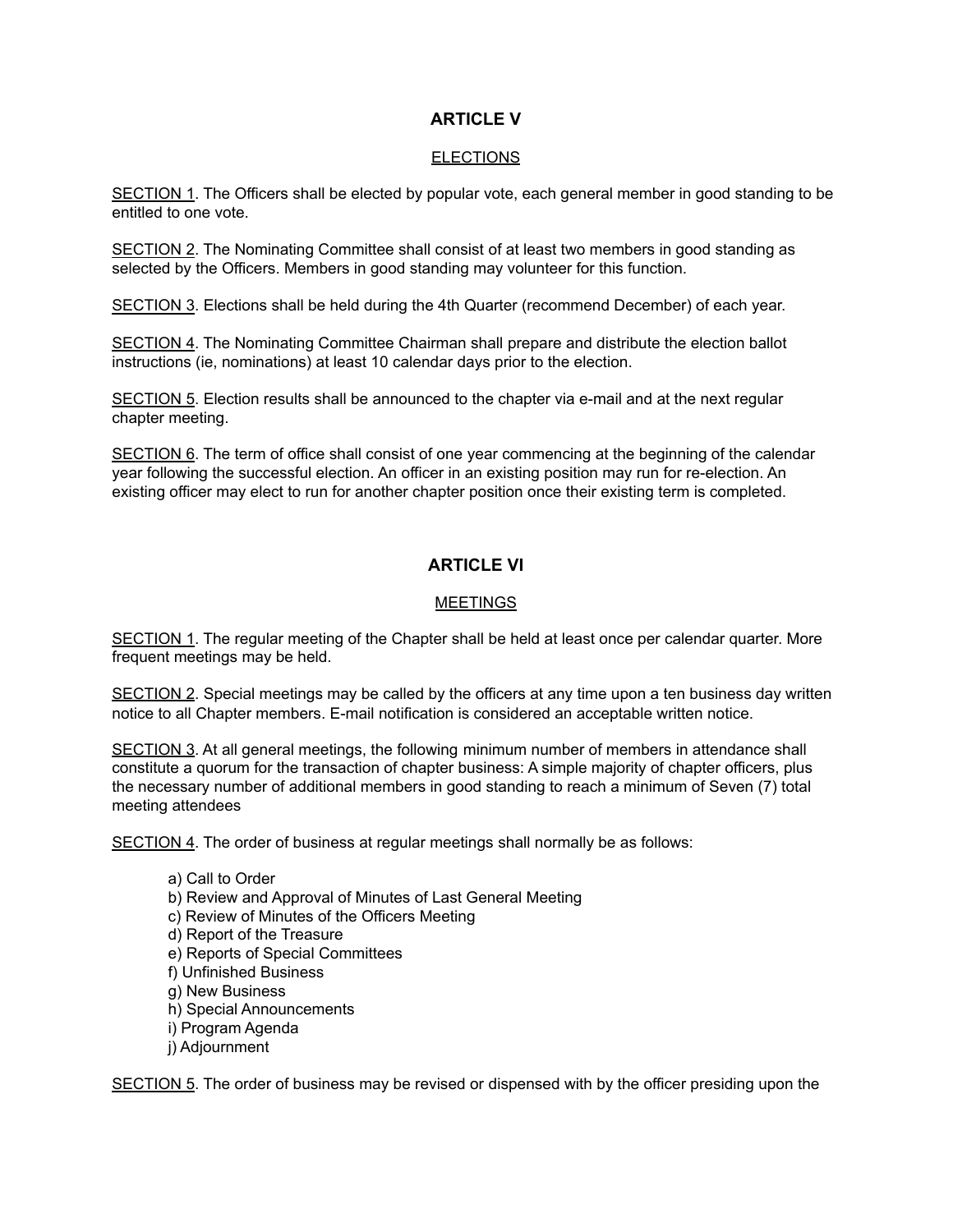approval of the members present, if circumstances decree that such action be taken.

## **ARTICLE VII**

## FINANCIAL ADMINISTRATION

SECTION 1. Annual dues shall be due and payable to the Association by member's renewal date. Additional Chapter fees may be required as the Officers direct, with the approval of a majority of Chapter members in good standing. Of the dues collected from each member, the Association will forward Chapter dues to the Chapter Treasurer and will be retained in the Chapter treasury.

SECTION 2. Bank accounts in the name of the Chapter shall be established and maintained as directed by the Officers.

SECTION 3. Signatory authority for all accounts, which may be established, shall reside with at least two (2) duly elected chapter officers (Example: President, Vice President, Communications Officer, and Treasurer). The chapter books shall be audited on a yearly basis by members in good standing who do not have signatory authority.

SECTION 4. The Secretary shall be responsible for reconciliation of all bank accounts for verification purposes. The Secretary shall not have signatory authority.

SECTION 5. An Auditing Committee shall consist of at least two (2) members in good standing and/or a qualified accountant, shall be appointed by the President at the (recommend September) 3rd Quarter meeting of each year. These individuals shall not have signatory authority for the chapter. The responsibility of the Auditing Committee shall be to examine all financial records of the Chapter and provide a report of its findings and recommendations to the membership at the 4th quarter meeting prior to elections. This report shall be in writing, and shall be maintained as part of the permanent records of the Chapter.

SECTION 6. In the event the Rochester ISSA chapter votes to dissolve, any financial or equipment related assets that the chapter may be in possession of, will be donated to an appropriate not-for-profit organization (or organizations) as agreed and voted upon by the majority of the currently elected chapter officers.

SECTION 7. Chapter expenses need to be approved by currently elected officers prior to payment utilizing the following guidelines:

- 1. Up to \$200 Any officer
- 2. \$200.01 to \$750 President
- 3. \$750.01 to \$2,000 President + 1 other officer
- 4. \$2,000.01 + Majority vote of a board mtg.

## **ARTICLE VIII**

#### LIMITATIONS OF LIABILITY

SECTION 1. Chapter Liability

The Chapter shall be fully and solely responsible for its own legal and financial affairs, and shall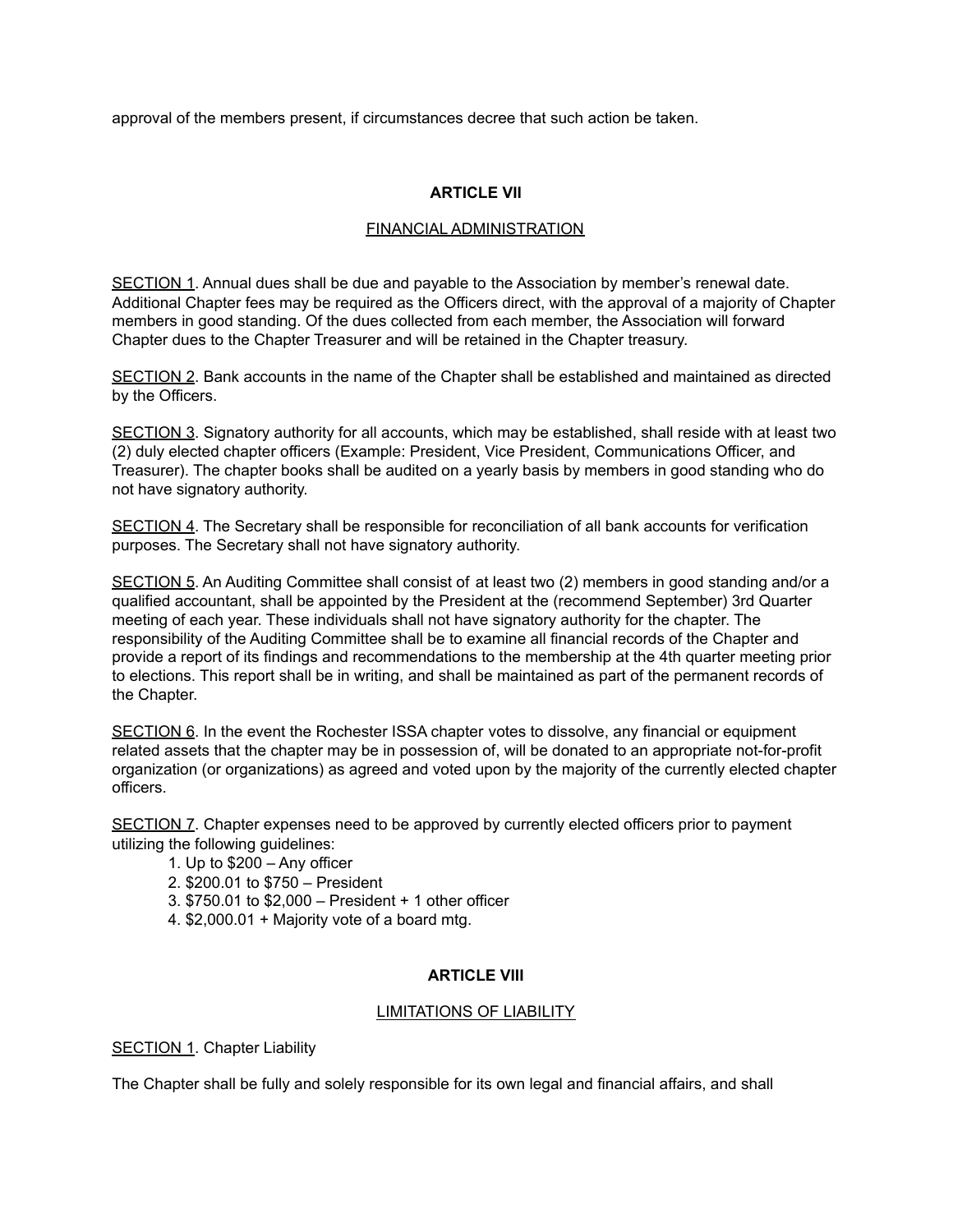hold harmless the Association by reason of their affiliation, from any lawsuits, damages, other expenses or liabilities arising out of the activities of the Chapter.

SECTION 2. ISSA, Inc. Liability

The Chapter shall not be responsible, nor liable, for any lawsuits, damages, other expenses or liabilities arising out of the activities of the Association.

#### **ARTICLE IX**

#### HEADQUARTERS

SECTION 1. The Headquarters of the Rochester Chapter shall be located in the (State of New York) of the United States at the address designated by the Officers.

#### **ARTICLE X**

#### AMENDMENTS TO THE BYLAWS

SECTION 1. These Bylaws may be amended, repealed, or added to in the following manner only:

a. Ten percent of the Chapter members in good standing, or at least two Officers may at any time propose in writing, signed by them and addressed to the Secretary, the amendment or repeal of any existing provision of, or the addition of any new provision to the Bylaws.

b. The Secretary shall present such proposal amendment, repeal, or addition at the next regular meeting of the Officers, and shall incorporate in the notice of that meeting a statement that such proposed amendment, repeal, or addition will be considered. No such proposed amendment, repeal, or addition shall be considered at any meeting of the Officers unless such notice has been given to each officer not less than 20 days prior to the meeting.

c. At the Officer meeting called in accordance with the provisions of Paragraph b. above, the proposed amendment, repeal, or addition to the Bylaws shall be considered and voted upon the Officers present. If, at the meeting a quorum being present, a majority of the total number of Officers present vote in favor of such amendment, repeal, or addition, it shall be considered as adopted by the Officers. Such amendments, repeals, or additions to these Bylaws shall be presented to the membership at the next general meeting where a quorum is present for Chapter ratification by a majority of the attending members.

d. Amendments to these Bylaws shall become effective after Chapter ratification on the date specified by the Officers.

| THIS<br>APPROVED<br>7N. | $\sim$ $\sim$ $\sim$ $\sim$<br>` יוכ | . - |
|-------------------------|--------------------------------------|-----|
|                         |                                      |     |